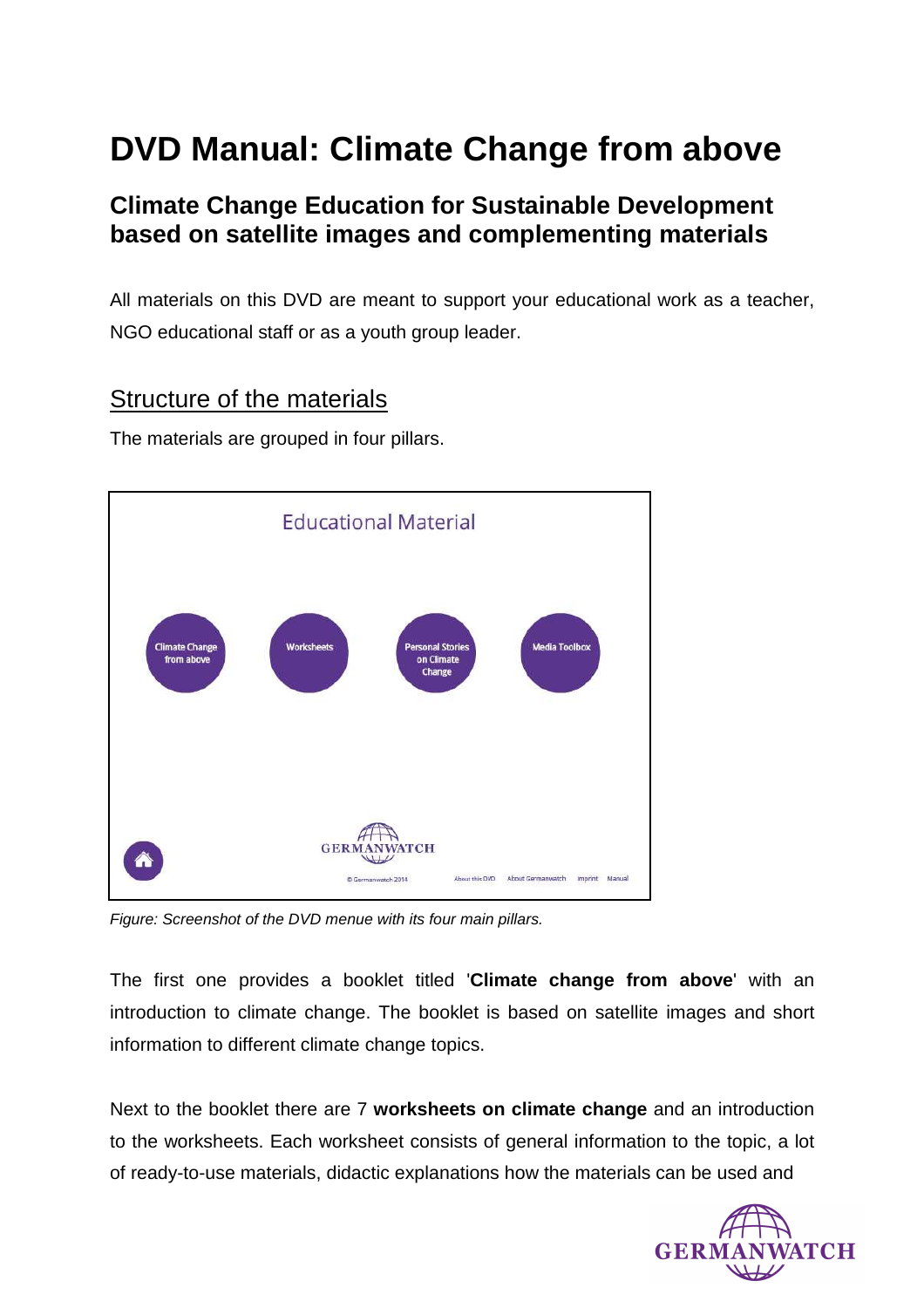exercises suited for students in upper secondary education. Each worksheet is designed to fill at least one learning section. The worksheets can also be combined to establish relationships between various topics of climate change.

The third pillar presents **personal stories on climate change**. Therein you find e.g. stories of affected people and examples how they react to climate change. These materials are divided into four subcategories: adaptation stories, mitigation stories, climate witness stories and stories of education and awareness.

- The adaptation stories are extracts of an exhibition called 'Adaptation against the odds' assembled by the NGO Practical Action. These short stories tell how people in different countries like Bangladesh, Peru, Zambia and Kenya adapt to climate change.
- The mitigation stories are examples of personal action to stop climate change and show that everyone of us can do something.
- The folder of climate witness stories contains many stories from all over the world which show how people feel and witness climate change. They use a local perspective to make climate change visible and are provided by WWF International, WWF Germany, Verband Entwicklungspolitik Niedersachsen e.V.
- Change in thinking, behaviour and action needs awareness and education. The education and awareness stories show examples of how other NGOs and groups conduct awareness raising activities and climate change education.

The **Media Toolbox**, the fourth pillar of the DVD, contains high-resolution satellite images, short films, songs, posters and games.

The folder of satellite images includes the images used in the booklet 'Climate change from above' and some additional satellite images. They are arranged in thematic folders. The document 'Right to use the satellite images' gives an overview of all satellite images on the DVD and names their exact references. The satellite images can be used for educational work but have to be referenced correctly.

In addition, the Media Toolbox provides a selection of short films, songs, posters and educational games related to environmental issues, especially to climate change. The games provided by 'Info Desk for Climate Justice, Zentrum für Mission und Ökumene der Nordkirche' give methodological instructions for educational games

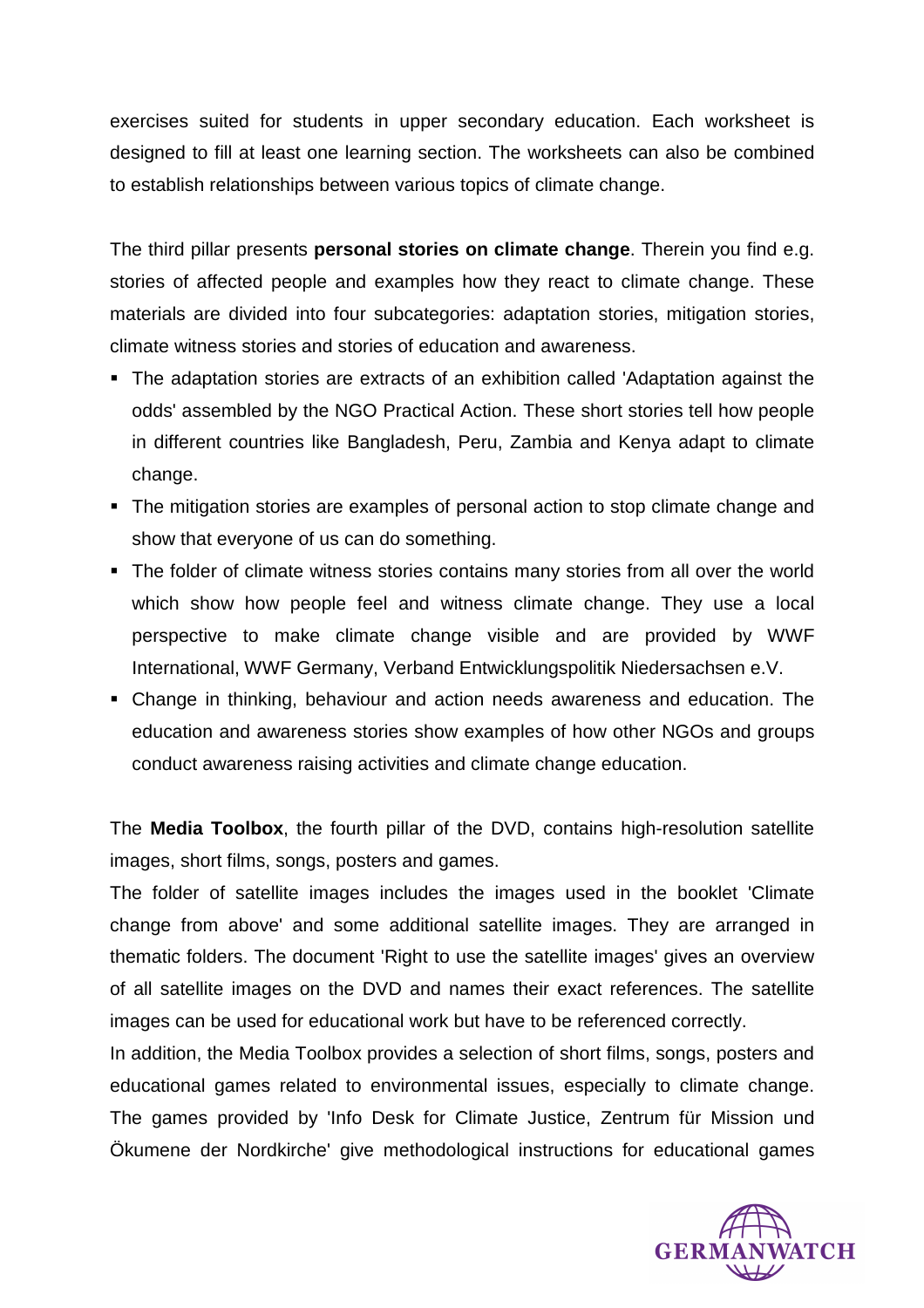and exercises to address climate change issues. All games can be played with friends, in small groups or during lessons and workshops.

### Usage of the materials:

The materials on the DVD can be used both combined and separately. For instance you can combine the following materials related to the topic of sea level rise:

- The brochure for some brief information to sea level rise
- Satellite images of the coastline of the Netherlands and Bangladesh
- Worksheets: 'Sea level rise consequences for coastal and lowland areas: Bangladesh and the Netherlands ' as well as 'Going under! The threat of rising sea levels for the small island nation of Tuvalu'
- Adaptation and climate witness stories
- Songs and short films
- Games

As an option, you start with showing some satellite images. Students can describe what they see on the satellite images. Afterwards you provide more information based on the booklet regarding the satellite images. Some parts of the worksheets can be read and then some exercises from the worksheets can be done together. Adaptation and climate witness stories can help to get a better insight of personal perspectives on certain issues. Songs, short films and games in-between can be useful for a good working atmosphere of the group. Especially the games provide interesting methods to learn more about the topic in a different way. Afterwards you can discuss the topic of sea level rise and think about what each of us can do to mitigate climate change.

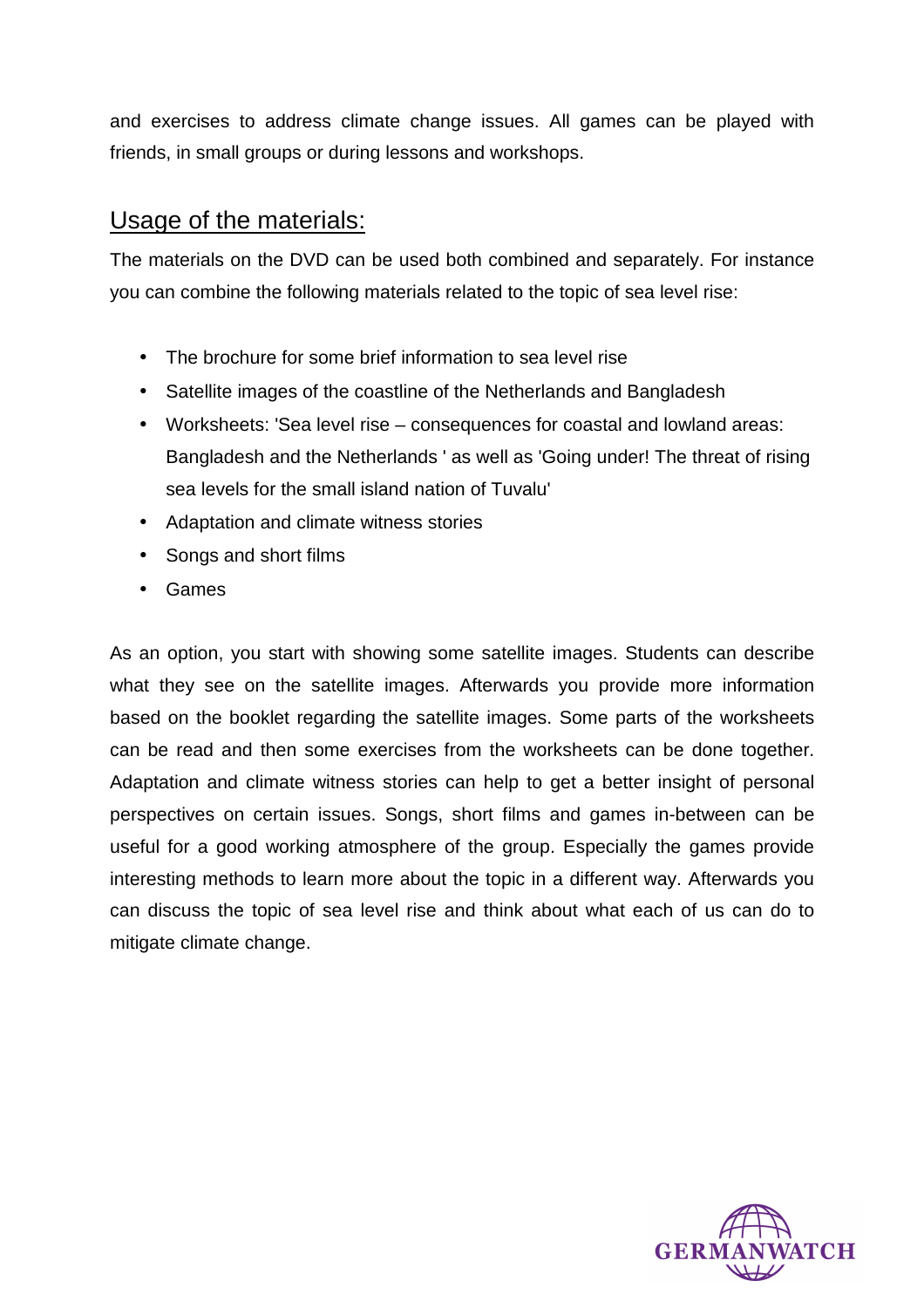# Overview of this DVD including all materials:

#### **I. Climate Change from above**

Booklet: Climate change from above

#### **II. Worksheets on Climate Change**

- Worksheet: Global climate change general issues
- Worksheet: The melting glaciers glacial lake outburst floods in Nepal and Switzerland
- Worksheet: Sea level rise consequences for coastal and lowland areas: Bangladesh and the Netherlands
- Worksheet: Going under! The threat of rising sea levels for the small island nation of Tuvalu
- Worksheet: The threat to tropical rainforests and international climate protection
- Worksheet: Climate change and food security trends and key challenges
- Worksheet: Extreme events and climate change insurances for developing countries
- **Information: Introduction to the Worksheets on Climate Change**

#### **III. Personal stories on climate change**

| <b>Climate Witness</b>                                                                                                                                                                                                                                                                     | <b>Adaptation Stories</b>                                                                          | <b>Mitigation Stories</b>                                                                                                                                         | <b>Education +</b>                                                                  |
|--------------------------------------------------------------------------------------------------------------------------------------------------------------------------------------------------------------------------------------------------------------------------------------------|----------------------------------------------------------------------------------------------------|-------------------------------------------------------------------------------------------------------------------------------------------------------------------|-------------------------------------------------------------------------------------|
| <b>Stories</b>                                                                                                                                                                                                                                                                             |                                                                                                    |                                                                                                                                                                   | <b>Awareness Stories</b>                                                            |
| Australia<br>Belize (woman)<br>٠<br>Belize (man)<br>٠<br>Bolivia<br>$\blacksquare$<br>Canada<br>٠<br>China<br>٠<br>Germany<br>Guatemala<br>$\blacksquare$<br>India (woman)<br>٠<br>India (man)<br>Kiribati<br>٠<br>Mongolia<br>٠<br>Nepal<br>٠<br>Tanzania<br>٠<br>Uqanda<br>٠<br>USA<br>٠ | Bangladesh<br>٠<br>Kenya<br>٠<br>Nepal<br>٠<br>Peru<br>٠<br>Sudan<br>٠<br>Zambia<br>$\blacksquare$ | Addressing vehicular<br>٠<br>pollution in the<br>neighbourhood<br>Bike bus<br>Energy conservation in<br>classrooms<br>Generating electricity with<br>pine needles | Critical theatre<br>٠<br>The story of the<br>٠<br>Green thread<br>Tree of Hope<br>٠ |

#### **IV. Media Toolbox**

- **Satellite images** 
	- Agriculture in Bolivia
		- Image: Department Santa Cruz, Bolivia in 1984
		- Image: Department Santa Cruz, Bolivia in 2000
	- The Arctic
		- Movie: Change of Arctic
			- Coal Mine • Image: Coal Mine Germany
	- Country Images
		- Image: Bangladesh
		- Image: Cuba and Jamaica
		- Image: India
		- Image: South Africa
	- **Floods** 
		- Image: Coastline of Bangladesh
		- Image: Coastline of Bangladesh\_1
		- Image: Coastline of Bangladesh\_2
		- Image: Elbe in Germany
		- Image: Flood of the Elbe in Germany
	- **Glaciers** 
		- Image: Columbia Glacier in Southeastern Alaska
		- Image: Glacier in Bhutan
		- Image: Greenland comparison of ice melting
		- Image: Greenland
		- Image: Greenland\_1
		- Image: Greenland 2
	- Lake Chad

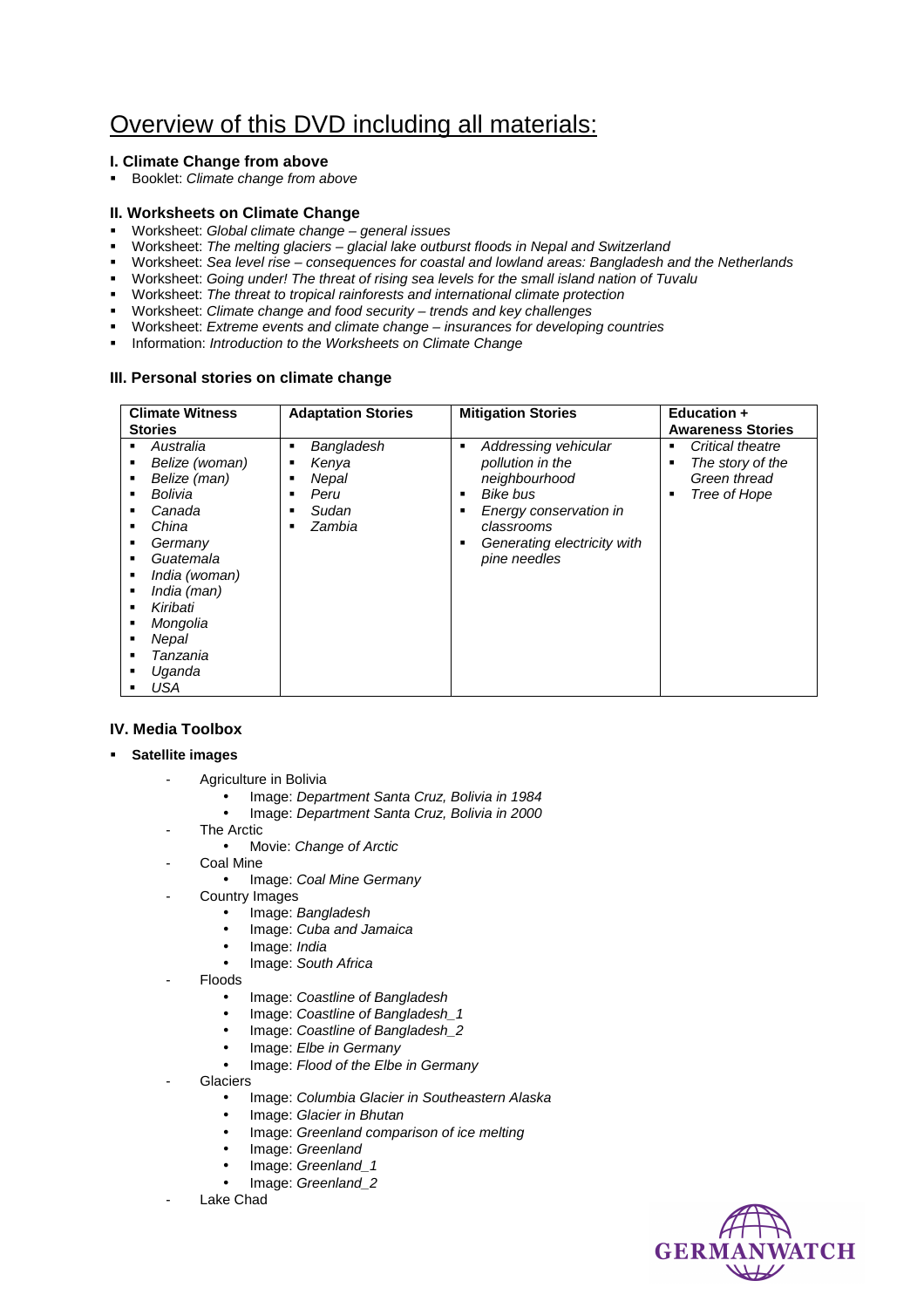- Image: Lake Chad 1963
- Image: Lake Chad 2012
- Night Images
	- Image: Central Europe illuminated by night
	- Image: India illuminated by night during Diwali festival
	- Image: World illuminated by night
- Palm Oil Plantations
	- Image: Sumatra June 2013
	- Image: Sumatra May 2013
- Sea Level Rise
	- Image: Coastline of Bangladesh
	- Image: Coastline of the Netherlands and dams
	- Image: Coastline of the Netherlands and Northeastern Germany
- **Tropical Cyclones** 
	- Hurricane Catarina
		- o Image: Hurricane Catarina
	- Hurricane Sandy
		- o 40 images of Sandy's formation and pathway
	- Hurricane Vince (OM1)
		- o 21 images of Vince's formation and pathway
	- Typhoon Haiyan
		- o Image: Typhoon Haiyan by night
		- o 30 images of Haiyan's formation and pathway
- World Images
	- Image: Earth Lights 2012
	- Image: World in December
	- Image: World in June
	- Image: Planet earth
- Information: Right to use for satellite images

#### **Short Films**

- Movie: Climate Dish Germanwatch
- Movie: Human Earthbeat Germanwatch
- Movie: It hits all of us Germanwatch
- Movie: The Bill Germanwatch
- Movie: What am I Germanwatch
- Movie: Football jugend denkt um.welt
- Movie: Let the games begin jugend denkt um.welt
- Movie: Museum jugend denkt um.welt
- Movie: Restaurant jugend denkt um.welt
- Movie: Solar jugend denkt um.welt

#### **Songs**

- Song: Global Warning
- Song: Breath of Fresh Air (Boom Dawn)
- Song: To the Leaders (Fyah Juice)
- Song: Moral Dutiy (Fyah Juice feat. Fyah Wayne and Free da Ghetto Youths)
- Song: Mother Earth's Cry (Richie Ramsay)
- Song: Our Planet's Aid (Lloyd Lovindeer)
- Video-Clip: Global Warning

#### **Posters**

- Poster: Climate change is not a game
- Poster: Connect the dots: flight
- Poster: Connect the dots: SUV
- Poster: Connect the dots: T-Bone Steak
- Poster: One world one Climate

#### **Games**

- Game Instruction: Brainwriting on options for climate action
- Game Instruction: Climate Opinion Beam
- Game Instruction: Climate Outburst
- Game Instruction: Climate salad
- Game Instruction: World Distribution Game